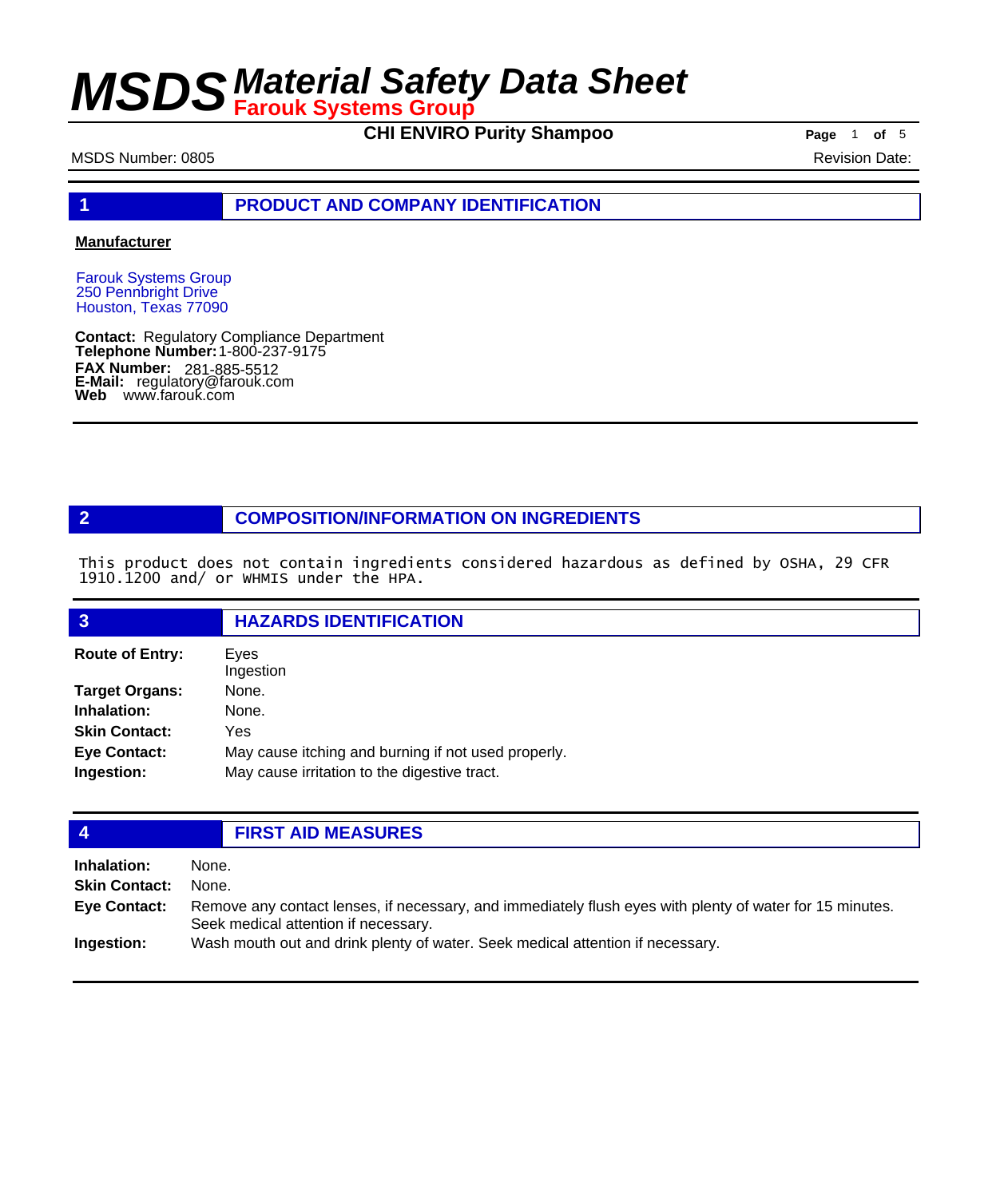### **CHI ENVIRO Purity Shampoo Page** 2 of 5

MSDS Number: 0805 Revision Date: 0805

#### **5 FIRE FIGHTING MEASURES**

FLASHPOINT AND METHOD: Not applicable. FLAMMABLE LIQUIDS: None. AUTO IGNITION TEMP: None FLAMMABLE CLASS: None. BURNING RATE OF SOLID:

Not available

GENERAL HAZARDS: Evacuate personnel downwind of fire to avoid inhalation of fumes and smoke. EXTINGUISHING METHODS: Chemical type foam, CO2(Carbon Dioxide), Dry Chemical, Water Fog

HAZARDOUS COMBUSTION PRODUCTS: None.

FIRE FIGHTING PROCEDURES: This product is not flammable.However, hazardous decomposition and combustion products may be formed in a fire situation. Cool exposed containers with water spray to prevent overheating.

FIRE FIGHTING EQUIPMENT: Respiratory and eye protection are required for fire fighting personnel. Full protective equipment (Bunker Gear) and self contained breathing apparatus (SCBA) should be used for all indoor fires and significant outdoor fires. For small outdoor fires, which may be easily extinguished with a portable fire extinguisher, use of a SCBA may not be needed.

### **6 ACCIDENTAL RELEASE MEASURES**

SMALL SPILL: When a spill occurs, use absorbent material on the substance. Dispose of the material according to all local, state and federal regulations. Always use an absorbent material when cleaning up a spill.

ENVIRONMENTAL PRECAUTIONS: Avoid run-off or release into sewers, stormdrains and waterways.

GENERAL PRECAUTIONS: Remove containers away from flammable materials.

#### *HANDLING AND STORAGE* Use appropriate personal protective equipment as specified in Section 8. Handle in a manner consistent with good household/personal techniques and practices. **Handling Precautions:** Keep containers/bottles securely sealed when not in use. Store in cool/dry conditions that do not exceed room temperature. Try to store product in temperatures between 40°F to 90° F. **Storage Requirements:**

#### **8 EXPOSURE CONTROLS/PERSONAL PROTECTION**

| <b>Engineering Controls:</b>      | These recommendations provide general guideance for handling this product safely. Because<br>specific use conditions may vary, safety procedures should be developed for each specific<br>application of this product. When developing procedures, always consider potential waste,<br>disposal and personal safety issues. |
|-----------------------------------|-----------------------------------------------------------------------------------------------------------------------------------------------------------------------------------------------------------------------------------------------------------------------------------------------------------------------------|
| <b>Protective Equipment:</b>      | EYES AND FACE: For reasonable foreseeable uses of this product, eye and face protection<br>is not required.<br>SKIN: For reasonable foreseeable uses of this product, skin protection is not required.<br>RESPIRATORY: For reasonable foreseeable uses of this product, respiratory protection is not<br>required.          |
| <b>Exposure Guidelines/Other:</b> | EXPOSURE GUIDELINES: Overexposure is unlikely. Since all parameters cannot be foreseen, the use of engineering controls to reduce<br>exposure may be necessary.                                                                                                                                                             |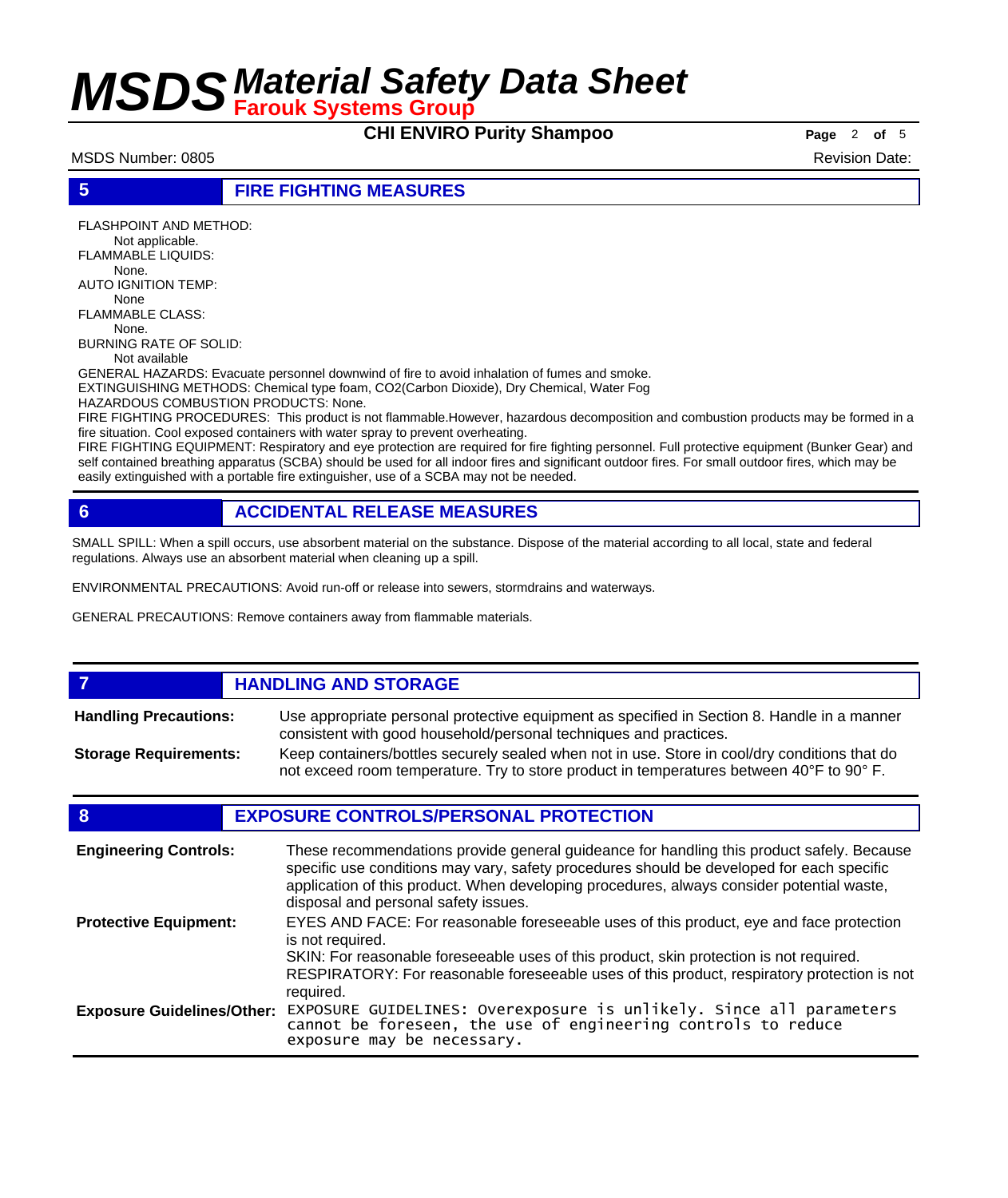**CHI ENVIRO Purity Shampoo Page** 3 of 5

MSDS Number: 0805 Revision Date: 0805

#### **9 PHYSICAL AND CHEMICAL PROPERTIES**

| <b>Translucent Viscous Liquid</b> |
|-----------------------------------|
| Liquid                            |
| <b>Pleasant Frangrance</b>        |
| $8 - 10$                          |
| N/A                               |
| N/A                               |
|                                   |

**Boiling Point:** N/A **Freezing/Melting Pt.:** N/A **Solubility:** Soluble in water. **Spec Grav./Density:** 0.98 - 1.02

### **10 STABILITY AND REACTIVITY Stability:** YES **Conditions to avoid:** Extreme temperatures. Materials to avoid (incompatability): Keep away from strong oxidizing material. **Hazardous Decomposition products:** None known. Hazardous Polymerization: Will Not Occur.

#### **11 TOXICOLOGICAL INFORMATION**

ACUTE:

DERMAL LD50: Not available. ORAL LD50: Not available. INHALATION LC50: Not available. EYE EFFECTS: This product may cause irritation to eyes if not used under normal conditions. TARGET ORGANS: NONE. SENSITIZATIONS: Not available. CARCINOGENICITY: IARC: Listed by IARC - No. NTP: Listed by NTP - No. OSHA: Listed by OSHA - No.

MUTAGENICITY: Not available. REPRODUCTIVE EFFECTS: None. TERATOGENIC EFFECTS: Not available.

#### **12 ECOLOGICAL INFORMATION**

ENVIRONMENTAL DATA: Not available. ECOTOXICOLOGICAL INFO: Not available. DISTRIBUTION: Not available. CHEMICAL FATE INFO: Not available.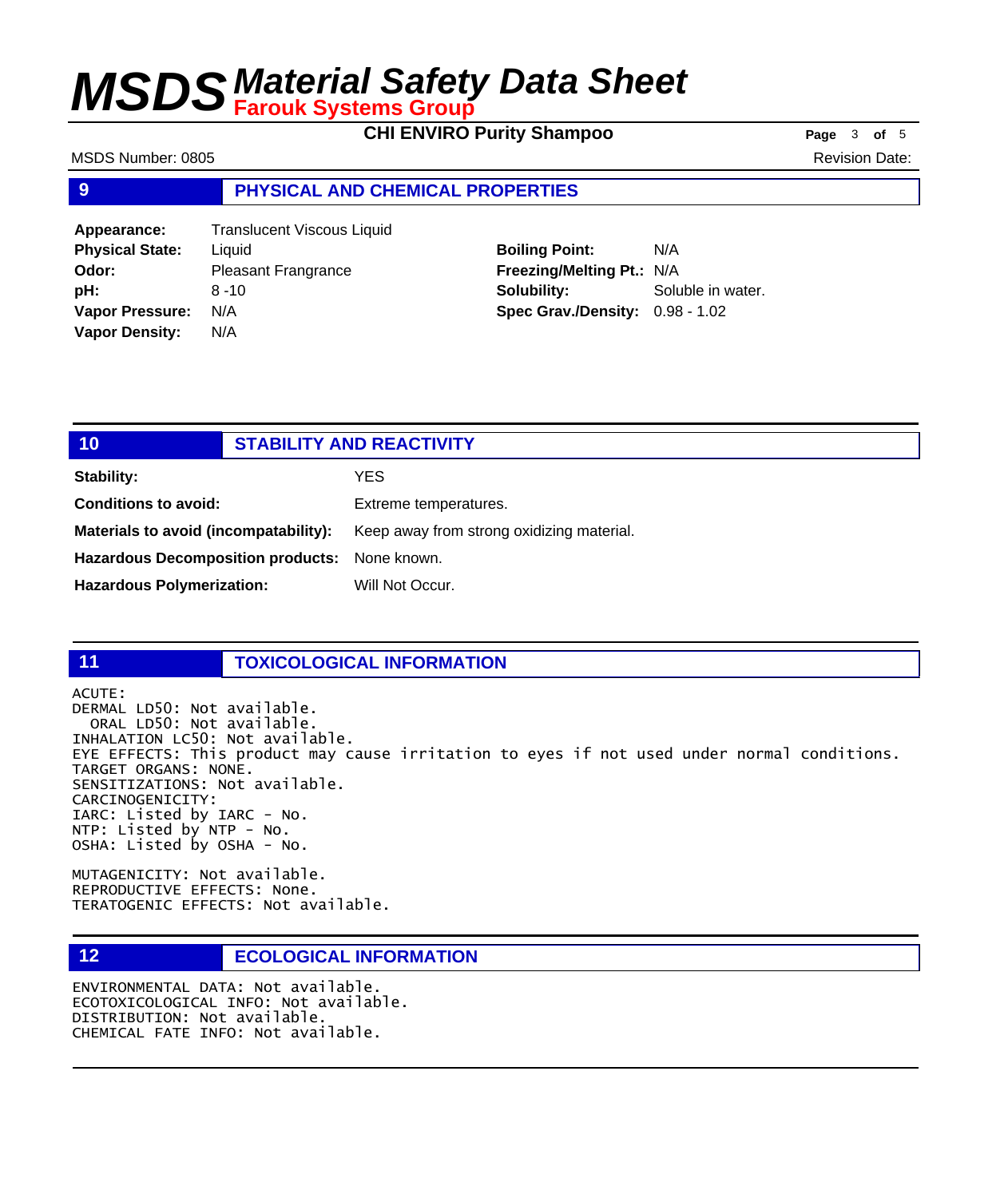**CHI ENVIRO Purity Shampoo Page** <sup>4</sup> **of** <sup>5</sup>

MSDS Number: 0805 Revision Date: 0805

#### **13 DISPOSAL CONSIDERATIONS**

US EPA Waste Number and Descriptions:

DISPOSAL METHOD: Controlled release of diluted product into a biological wastewater treatment plant. COMPONENT WASTE NUMBER: No EPA Waste Numbers are applicable for this product's components. DISPOSAL INSTRUCTIONS: Dispose of waste material according to local, state and federal rules and regulations.

**14 TRANSPORT INFORMATION**

This product is not regulated as a hazardous material by the United States (DOT) or Canadian (TDG) transportation regulations.

DOT CLASSIFICATION: Shipping Name: CHI ENVIRO Purity Shampoo Class: None. Non-regulated, non-hazardous

IMDG CLASSIFICATION: Shipping Name: CHI ENVIRO Purity Shampoo Class: None. Non-regulated, non-hazardous

IATA CLASSIFICATION: Shipping Name: CHI ENVIRO Purity Shampoo Class: None. Non-regulated, non-hazardous

1-800-424-9300 1-703-527-3887 CHEMTREC

Outside the United States

### **15 REGULATORY INFORMATION**

UNITED STATES: SARA TITLE III (Superfund Amendments and Reauthorization Act) 311/312 HAZARD CATEGORIES Fire: No. Pressure Generating: No. Reactivity: No. Acute: No. 313 REPORTABLE INGREDIENTS: Not applicable. TITLE III NOTES: None. CERCLA(Comprehensive Response, Compensation, and Liability Act) CERCLA RQ: None. TSCA(Toxic Substance Release Act) TSCA REGULATORY: All ingredients are listed in the TSCA Inventory. CANADA: WHMIS(WORKER HAZARDOUS MATERIAL INFORMATION SYSTEM) This product is WHMIS controlled. CANADIAN INGREDIENT DISCLOSURE LIST: None CANADIAN ENVIRONMENTAL PROTECTION ACT: All intentional ingredients are listed on the DSL(Domestic Substance List). EUROPEAN COMMUNITY: EU REGULATORY: All intentional ingredients are listed on the European's EINECS Inventory. STATE REGULATIONS: Not available. LOCAL REGULATIONS: Not available.